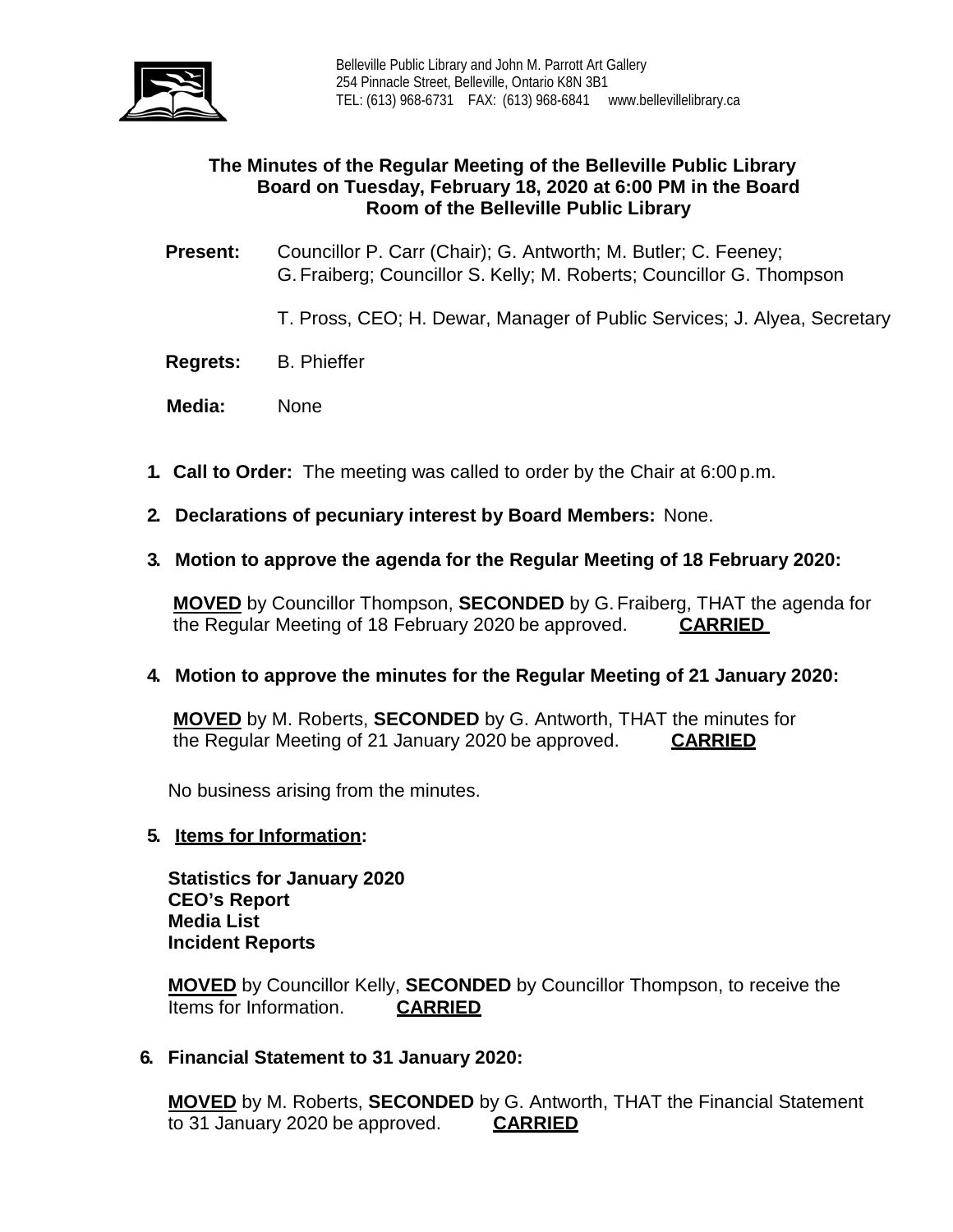

# **7. 2019 projected actuals with reserve transfer authorization:**

**MOVED** by Councillor Kelly, **SECONDED** by M. Roberts, THAT the Library Board authorizes the CEO to transfer \$20,000 from the 2019 Operating Budget to the Equipment Reserve account. **CARRIED**

# **8. Art project reconsidered motion:**

**MOVED** by M. Roberts, **SECONDED** by Councillor Thompson, to maintain the original motion THAT the Library Board authorizes the Curator to loan out appropriate works of art, at her discretion, from the Parrott Gallery's permanent collection, excluding the Manly MacDonald collection, to the City of Belleville for display in City Hall, with a maximum loan period of six months. The loan agreement is for a one year trial basis at which time the Library Board will consider continuing the program. **MOTION FAILED**

**MOVED** by M. Butler, **SECONDED** by G. Antworth, THAT the Library Board approves a new \$10,000 expenditure line in the 2020 operating budget, for the purchase and maintenance of artwork as part of a project involving loaning out artwork from the Parrott Gallery's permanent collection to the City of Belleville for display at City Hall, with the exclusion of Manley MacDonald paintings, at the discretion of the Gallery Curator, on a one year trial basis,

AND THAT the Draft 2 Operating Budget being presented for approval at the February 2020 meeting be amended to add \$5,000 more to the gallery collection development and maintenance budget, for a total gallery collection development and maintenance budget of \$10,000, and a requested Municipal Operating Grant amount of \$2,256,500, or a requested increase of 5.17% **CARRIED**

# **9. Motion to enter into In Camera session to consider the following items, pursuant to the Public Libraries Act, s.16.1:**

- In camera report on matters related to labour relations / employee negotiations.
- In camera report on matters related to labour relations / employee negotiations.

**MOVED** by M. Roberts, **SECONDED** by C. Feeney, THAT the Library Board enter into the In Camera session. **CARRIED**

**10. MOVED** by C. Feeney, **SECONDED** by Councillor Thompson, THAT the Library Board move out of the In Camera Session and return to the regular meeting. **CARRIED**